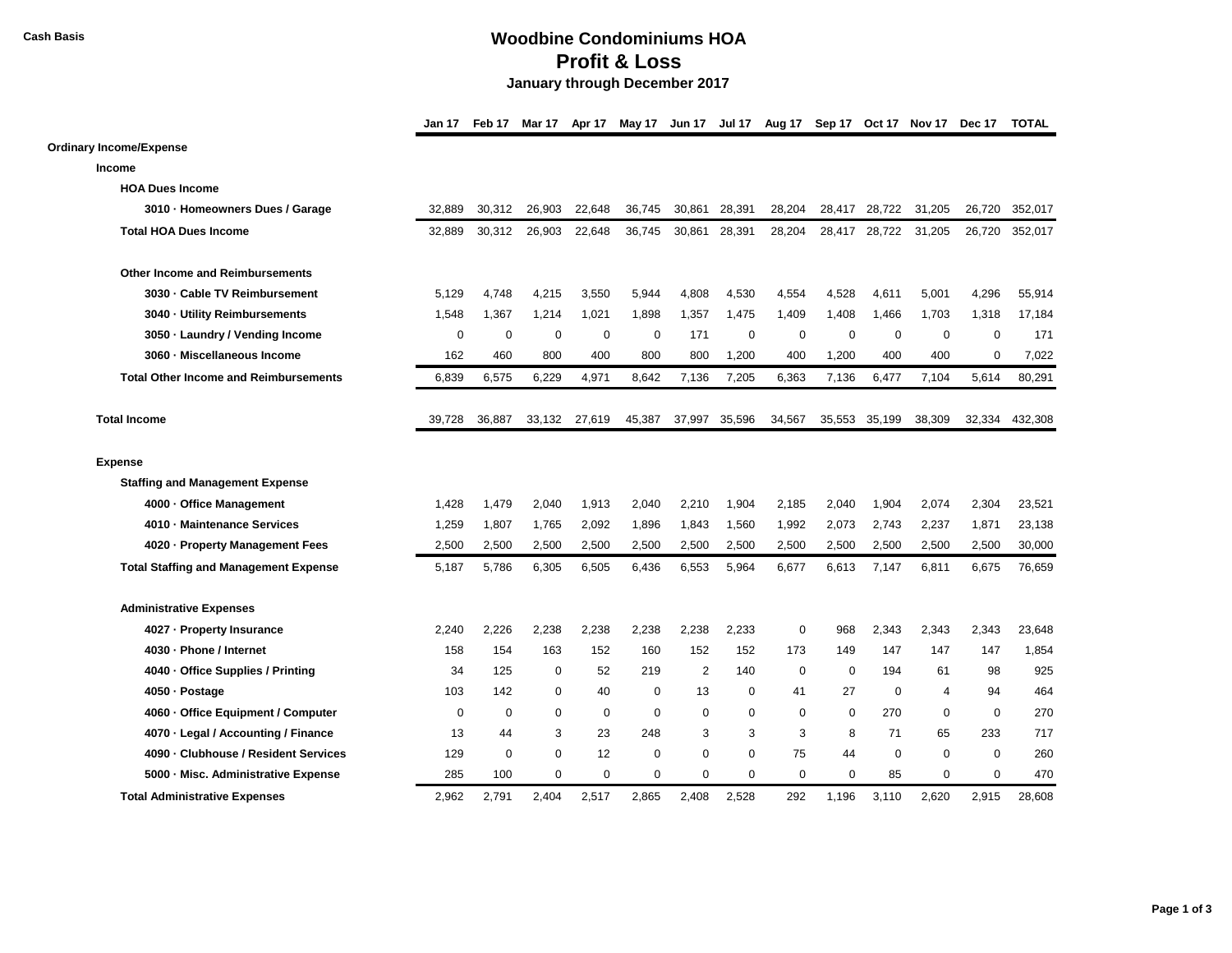## **Cash Basis Woodbine Condominiums HOA Profit & Loss January through December 2017**

| Jan 17 Feb 17 Mar 17 Apr 17 May 17 Jun 17 Jul 17 Aug 17 Sep 17 Oct 17 Nov 17 Dec 17 TOTAL |  |  |  |  |  |  |  |  |  |  |  |  |
|-------------------------------------------------------------------------------------------|--|--|--|--|--|--|--|--|--|--|--|--|
|-------------------------------------------------------------------------------------------|--|--|--|--|--|--|--|--|--|--|--|--|

| <b>Contracted Services</b>             |             |             |             |             |             |             |             |             |             |             |             |             |         |
|----------------------------------------|-------------|-------------|-------------|-------------|-------------|-------------|-------------|-------------|-------------|-------------|-------------|-------------|---------|
| 5010 · Landscaping Contract            | 2,320       | 2,320       | 2,320       | 2,320       | 2,320       | 2,320       | 2,320       | 2,320       | 2,320       | 2,320       | 2,320       | 2,320       | 27,840  |
| 5015 · Plumbing - Major Repairs        | 34          | 3,909       | 4,725       | 1,282       | 445         | 2,570       | 412         | 1,262       | 218         | $\mathbf 0$ | 38          | 3,115       | 18,010  |
| 5020 · Tree Trimming / Removal         | 0           | 44          | 77          | $\mathbf 0$ | $\mathbf 0$ | 55          | 0           | 920         | 770         | 1,660       | 797         | 1,002       | 5,325   |
| 5025 - Pest Control                    | $\mathbf 0$ | $\Omega$    | 0           | 1,133       | 670         | 866         | $\Omega$    | 1,959       | $\Omega$    | 57          | $\mathbf 0$ | $\mathbf 0$ | 4,685   |
| 5040 - Snow Removal                    | 6,385       | 3,503       | 925         | $\mathbf 0$ | $\mathbf 0$ | $\mathbf 0$ | 0           | $\mathbf 0$ | $\mathbf 0$ | 0           | 0           | 902         | 11,715  |
| 5050 · Parking Lot Sweeping            | 0           | $\mathbf 0$ | 240         | 0           | $\mathbf 0$ | 0           | 0           | $\mathbf 0$ | $\mathbf 0$ | $\mathbf 0$ | $\mathbf 0$ | $\mathbf 0$ | 240     |
| 5055 · Rain gutter cleaning            | $\Omega$    | $\mathbf 0$ | $\mathbf 0$ | 16          | $\mathbf 0$ | 62          | $\mathbf 0$ | $\mathbf 0$ | $\mathbf 0$ | 56          | 384         | 906         | 1,424   |
| 5060 · Grounds Patrol & Lockup         | 323         | 315         | 315         | 306         | 329         | 329         | 329         | 329         | 321         | 337         | 321         | 323         | 3,877   |
| <b>Total Contracted Services</b>       | 9,062       | 10,091      | 8,602       | 5,057       | 3,764       | 6,202       | 3,061       | 6,790       | 3,629       | 4,430       | 3,860       | 8,568       | 73,116  |
| <b>Property Maintenance</b>            |             |             |             |             |             |             |             |             |             |             |             |             |         |
| 5090 · Grounds/Sprinklers              | 69          | 0           | 27          | 62          | 921         | 1,511       | 271         | 462         | 728         | 493         | 1,658       | 0           | 6,202   |
| 5095 - Pond Upkeep                     | $\mathbf 0$ | 0           | 114         | 1,350       | 62          | 97          | 317         | 55          | 149         | 62          | 140         | 22          | 2,368   |
| 5097 - Pool/Spa Maintenance & Supplies | 1,090       | 198         | 1,041       | 466         | 1,823       | 1,015       | 1,213       | 2,147       | 1,268       | 942         | 253         | 355         | 11,811  |
| 6000 Clubhouse Interior Repair         | 100         | 217         | 165         | 117         | $\mathbf 0$ | 0           | $\mathbf 0$ | 125         | 0           | $\mathbf 0$ | 0           | 0           | 724     |
| 6010 - Building Repair Exterior        | 729         | 0           | 0           | 144         | $\mathbf 0$ | 0           | 0           | $\mathbf 0$ | 766         | 456         | 320         | 48          | 2,463   |
| 6020 · Maintenance Supplies & Equipmen | 63          | 70          | $\Omega$    | 181         | 11          | 94          | 14          | 34          | $\mathbf 0$ | 385         | 66          | 608         | 1,526   |
| 6030 · Cleaning / Supplies / Equipment | 181         | 145         | 95          | 70          | 263         | 22          | 161         | 84          | $\mathbf 0$ | 194         | $\pmb{0}$   | 104         | 1,319   |
| 6040 · Misc. Property Maintenance      | 77          | 0           | $\mathbf 0$ | 237         | 0           | 42          | 22          | 103         | 0           | 265         | 322         | 381         | 1,449   |
| <b>Total Property Maintenance</b>      | 2,309       | 630         | 1,442       | 2,627       | 3,080       | 2,781       | 1,998       | 3,010       | 2,911       | 2,797       | 2,759       | 1,518       | 27,862  |
| <b>Utilities</b>                       |             |             |             |             |             |             |             |             |             |             |             |             |         |
| 6050 - Electric - Common Areas         | 288         | 230         | 228         | 280         | 322         | 314         | 344         | 353         | 345         | 350         | 329         | 337         | 3,720   |
| 6060 · Electric - Clubhouse / Pool     | 663         | 658         | 316         | 542         | 409         | 1,022       | 1,471       | 1,575       | 1,474       | 1,492       | 903         | 568         | 11,093  |
| 6070 · Water                           | 5,739       | 0           | 5,265       | $\mathbf 0$ | 4,527       | 0           | 6,545       | $\mathbf 0$ | 5,628       | $\mathbf 0$ | 5,763       | 0           | 33,467  |
| 6080 · Gas                             | 1,782       | 2,477       | 1,870       | 1,369       | 1,779       | 322         | 0           | 185         | 175         | 189         | 984         | 1,207       | 12,339  |
| 6090 · Sewer                           | 4,097       | 3,712       | 4,152       | 3,968       | 4,097       | 3,968       | 5,022       | 5,022       | 4,864       | 5,407       | 5,237       | 5,407       | 54,953  |
| 7000 - Trash Removal                   | 1,123       | 1,015       | 1,139       | 1,087       | 1,123       | 1,087       | 1,123       | 1,123       | 1,087       | 1,123       | 1,087       | 1,123       | 13,240  |
| 7010 - Cable TV                        | 3,177       | 3,169       | 3,169       | 3,177       | 3,169       | 3,170       | 3,170       | 3,170       | 3,506       | 3,169       | 3,169       | 3,396       | 38,611  |
| <b>Total Utilities</b>                 | 16,869      | 11,261      | 16,139      | 10,423      | 15,426      | 9,883       | 17,675      | 11,428      | 17,079      | 11,730      | 17,472      | 12,038      | 167,423 |
| <b>Total Expense</b>                   | 36,389      | 30,559      | 34,892      | 27,129      | 31,571      | 27,827      | 31,226      | 28,197      | 31,428      | 29,214      | 33,522      | 31,714      | 373,668 |
| Net Ordinarv Income                    | 3.339       | 6,328       | $-1.760$    | 490         | 13,816      | 10.170      | 4,370       | 6.370       | 4.125       | 5.985       | 4.787       | 620         | 58,640  |